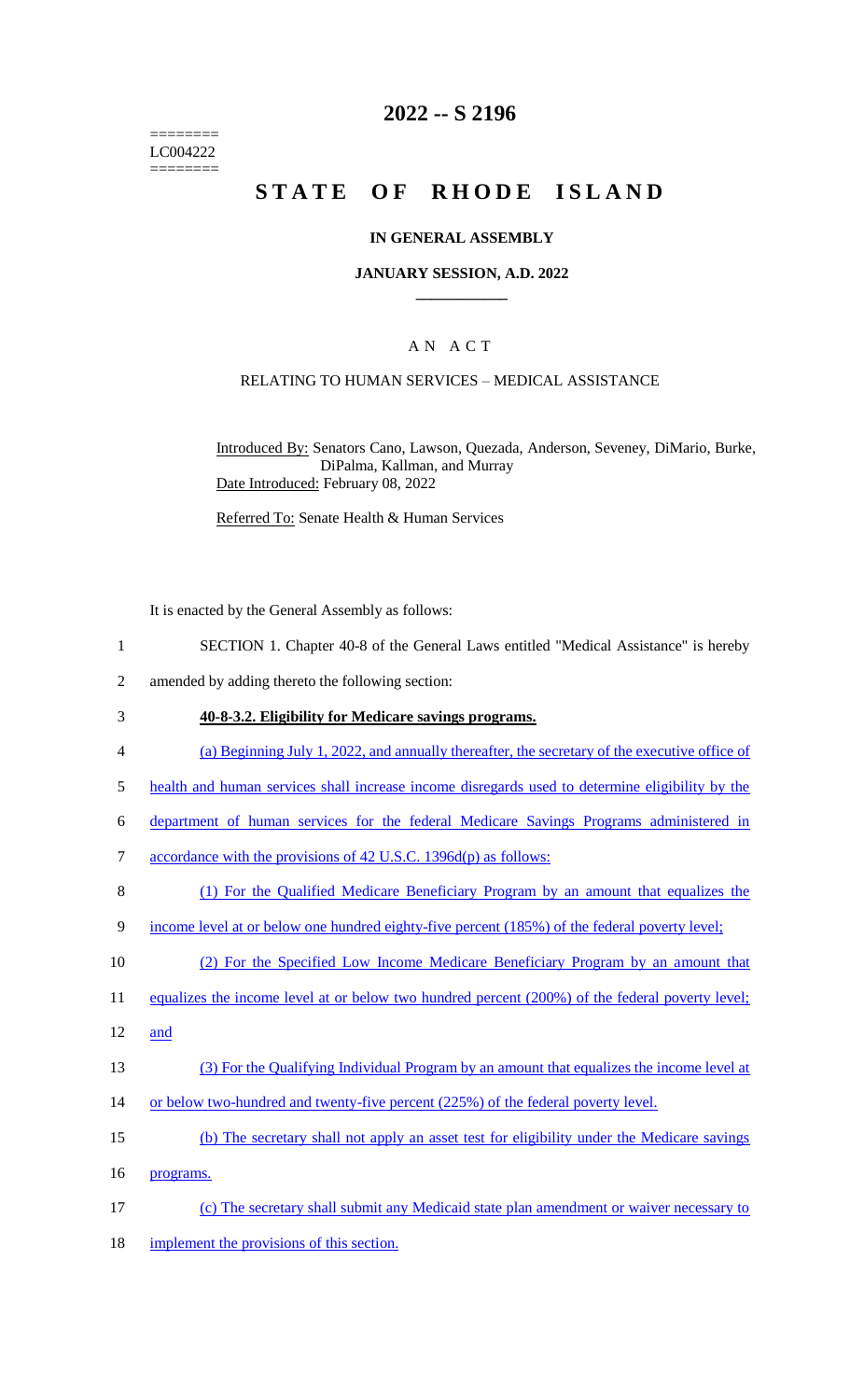1 SECTION 2. This act shall take effect upon passage.

#### $=$ LC004222  $=$